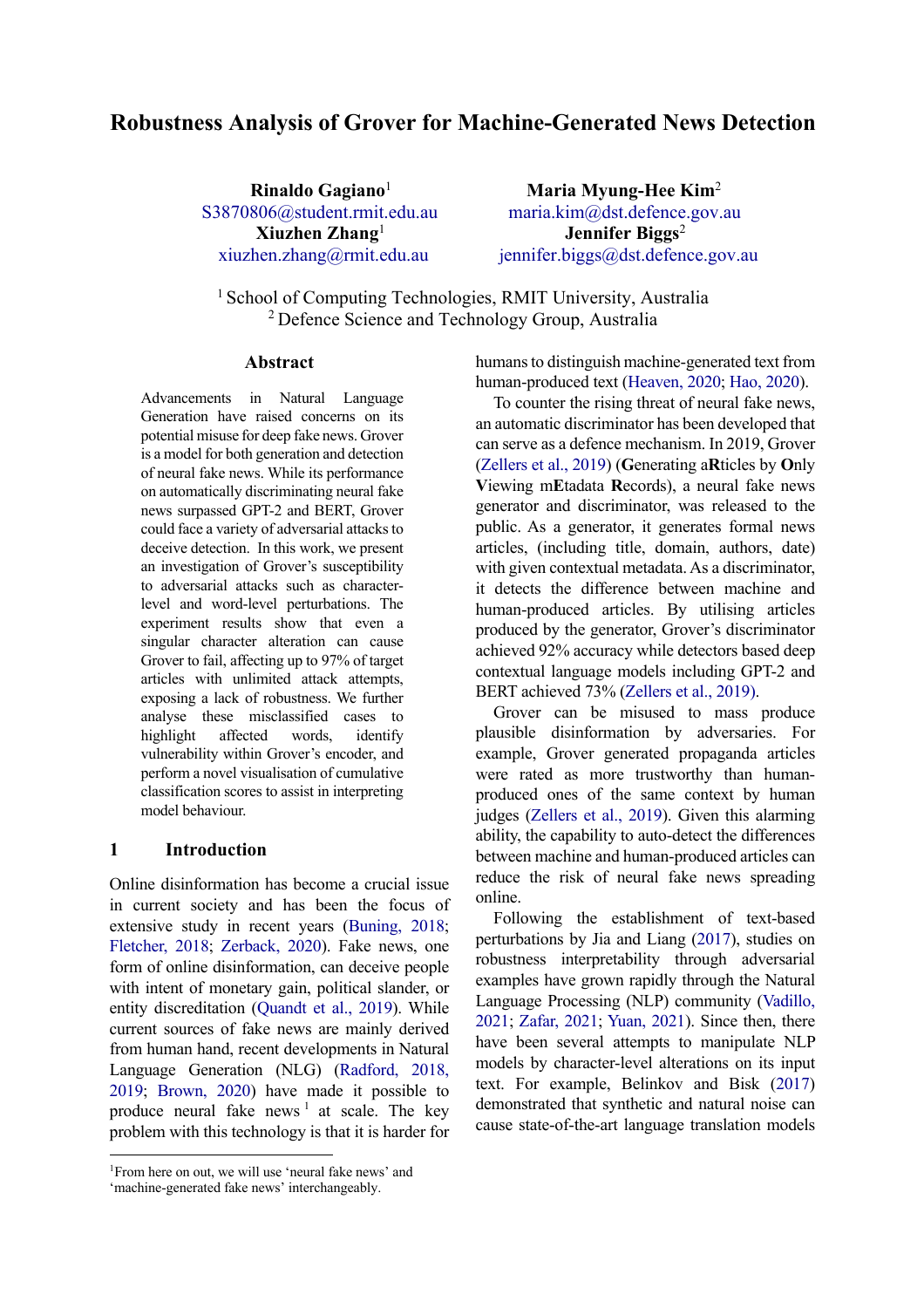to fail. Gao (2018) also proposed DeepWord-Bug, a novel algorithm for small character perturbations causing drastic classification inaccuracies in tasks such as text classification, sentiment analysis, and spam detection. These studies conducted characterlevel perturbations to identify a lack of robustness within various mainstream language models.

In a similar manner, Grover, when acting as a defence mechanism against neural fake news, can face heavy adversarial scrutiny. Thus, following the direction of recent studies (Belinkov and Bisk, 2017; Gao, 2018), we conducted analyses through various adversarial attacks including characterlevel and token-level perturbations.

This paper presents an investigation of Grover to examine its performance change on various adversarial attacks. In our assessment, we find that Grover is highly susceptible to adversarial attacks with around 93% of target articles vulnerable to misclassification after alteration. Analysing the effects of successful perturbations, we identify a weakness within the model's encoding framework which influences Grover's classification scoring, with recorded score variations of 0.74 on average. In this work, we introduce our novel visualisation of cumulative classification score on various unaltered/altered articles and explore classification score polarity induced by adversarial attacks.

This paper is organised as follows. Section 2 accounts related work and section 3 reports a general summary of Grover. Section 4 presents the experiments of adversarial attacks. Section 5 conveys the results of the experiments along with error analysis. Section 6 presents cumulative classification score visualisation and analysis on extreme polarity change. Finally, section 7 presents our concluding discussion.

#### **2 Related Work**

Recent studies on adversarial attacks in NLP follow a white-box approach leveraging accessible information from within a model as surveyed by Zhang (2020). Many studies have utilised a whitebox gradient-based approach for various attacks such as character-based alterations (Ebrahimi, 2017, 2018; Liang, 2017), word-based alterations (Cheng, 2020; Liang, 2017; Neekhara, 2018), and word-based concatenations (Wallace, 2019; Behjati, 2019). Blohm (2018) used white-box model attention to attack a reading comprehension model as well as a question answering model.

 Contrary to the white-box approach, Wolff and Wolff (2020) adopted a black-box approach and performed homoglyph and misspelling attacks on a variety of neural text classifiers including GPT-2, GLTR, RoBERTa, and Grover. They conducted adversarial attacks on 20 samples of *Machine* articles to draw comparison between leading neural classifiers and Grover yet refrain from exploring the results of Grover's classification in detail. Our work includes the attack concepts from Wolff and Wolff's work (2020) but explore singular applications of the attacks, rather than multiple applications. We also focus our analysis solely on Grover, studying the effect of the attacks produced on Grover, and its potential fragile points within the framework.

Visualising a language model's outcome to increase a model's interpretability is another recent trend in NLP. Gehrmann (2019) introduced GLTR, a visualisation tool (using statistical methods) that can detect generation artifacts across a sample and display its findings through coloured annotation on the input to support a human's fake text detection. Stemming from this concept, we propose a novel visualisation approach through the plotting of cumulative classification scores. Our visualisation method aims to help a user to interpret how Grover is affected at each word vector and highlight key alteration artifacts within an article.

Grover consists of two components: a generator

## **3 Grover**

and a discriminator.



Figure 1: A diagram of Grover examples for article generation. Note ~ Fig 2 from 'Defending Against Neural Fake News' by Zellers et al., 2019.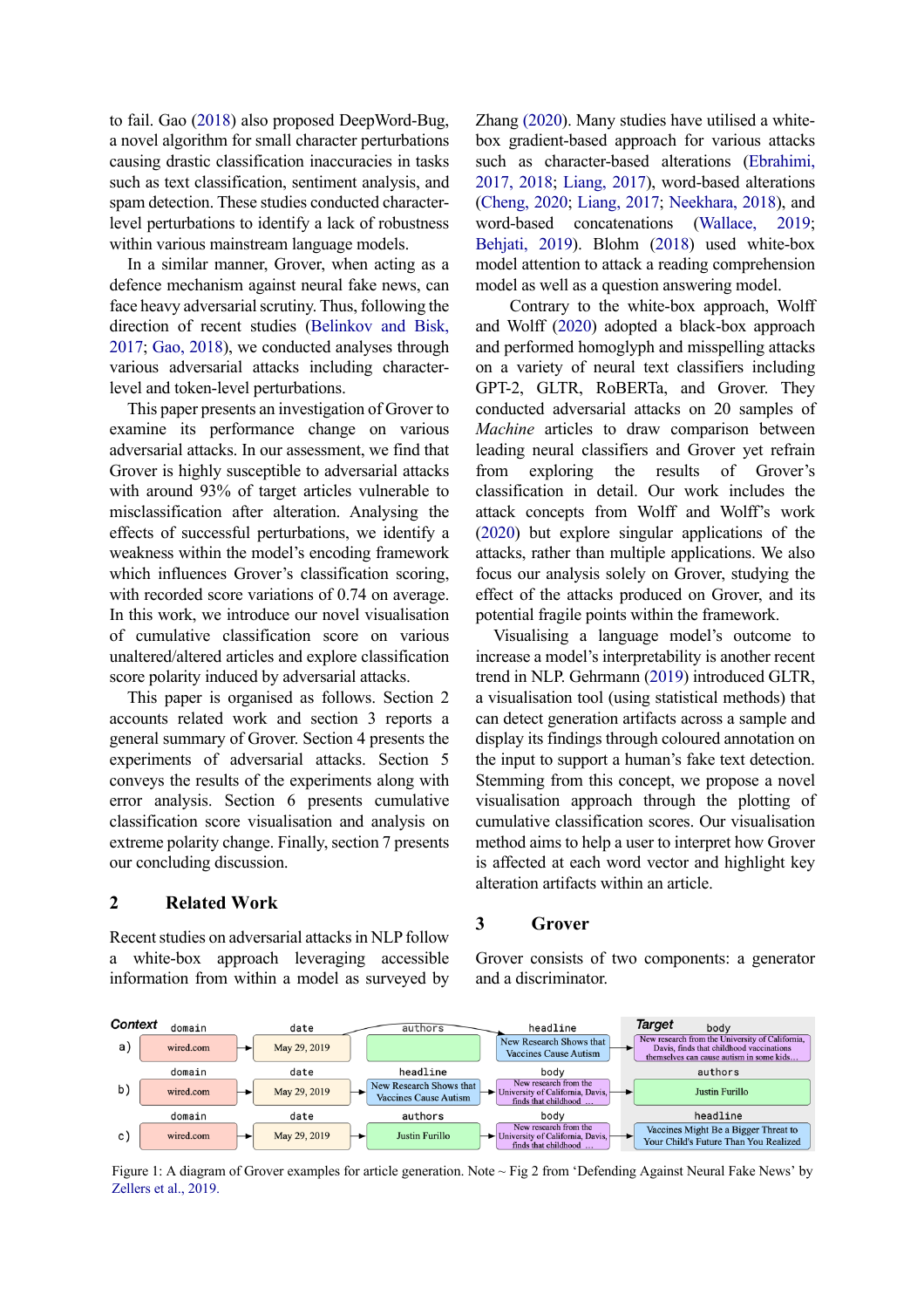## **3.1 Generator**

The generator component of Grover comprises a novel architecture with adapted components of GPT-2. Grover, as shown in Figure 1, can generate the domain, date, headline, body, or author of a news article, given any subsetted combination of these fields. The generator comes in three versions – Grover-Base, consisting of 12 layers and 124 million parameters, Grover-Large, consisting of 24 layers and 355 million parameters, and Grover-Mega, with 48 layers and 1.5 billion parameters matching GPT-2's architecture; each trained on successively larger datasets (comprised of real news articles scraped from common crawl<sup>2</sup>).

## **3.2 Discriminator**

The discriminator component of Grover acts as a detector of neurally generated articles. Utilising articles produced by the generator, the discriminator is trained to differentiate between machine-generated articles and human-produced articles. Articles can be classified on their own or with additional metadata such as domain, date, headline, and author, that aids prediction strength.

#### **4 Experiments**

The functionality of Grover's discriminator, given either machine-generated articles (labelled as *Machine*) or human-produced articles (labelled as *Human*), is to produce a classification label of '**Human'** or '**Machine**' on each article. Input articles contain the body of an article, with or without metadata (title, domain, date, or authors).

To assess Grover's robustness, we conducted experiments on the discriminator's classification accuracy when classifying altered (adversarial attacked) *Machine* articles. Minor alterations (altering only one character or one word in a whole news article) have been performed on a subset of *Machine* articles applying four methods of adversarial attacks including (1) upper/lower flip, (2) homoglyph, (3) whitespace, and (4) misspelling. After each attack, the altered articles were submitted to Grover's discriminator for

reclassification and the classification results were investigated.

#### **4.1 Discriminator Setup**

For experiments, the publicly available pre-trained Grover Mega discriminator was used; the set-up contains Grover Mega config file and necessary checkpoints 3 . We ran the discriminator in its GPU configuration.

#### **4.2 Dataset**

Grover provides a dataset containing 12,000 articles with metadata<sup>4</sup>; it consists of 8,000 *Human* articles (RealNews dataset<sup>5</sup>), and 4,000 *Machine* articles, which were generated using Grover's generator (Grover-Mega). Submitting this dataset to Grover's discriminator, we gain the predictions seen in Table 1. From the prediction we obtain a total accuracy of 0.93, a precision score of 0.85, a recall score of 0.94, and a F1 score of 0.89.

|                 |         | <b>True Class</b>   |                      |  |
|-----------------|---------|---------------------|----------------------|--|
|                 |         | Machine<br>$n=4000$ | Human<br>$n = 8000$  |  |
| Predicted Class | Machine | TP<br>(3,751)       | FP<br>(649)          |  |
|                 | Human   | <b>FN</b><br>(249)  | <b>TN</b><br>(7,351) |  |

Table 1: Confusion Matrix of 12,000 articles classified by Grover Mega discriminator. True Positives (TP). False Positives (FP). False Negatives (FN). True Negatives (TN).

For our experiments, we sampled 100 articles with the highest true positive (TP) classification scores produced by the discriminator. This will be referenced as 100 *Machine* article subset. All articles selected have classification score over 0.49 where 0.5 is the maximum score an article could be assigned for a '**Machine**' classification.

<sup>2</sup> https://commoncrawl.org/

<sup>3</sup> https://github.com/rowanz/grover/tree/master/discriminatio n

<sup>4</sup> gs://grover-

models/discrimination/generator=medium~discriminator=gr over~discsize=medium~dataset=p=0.96/checkpoint 5 https://github.com/rowanz/grover/tree/master/realnews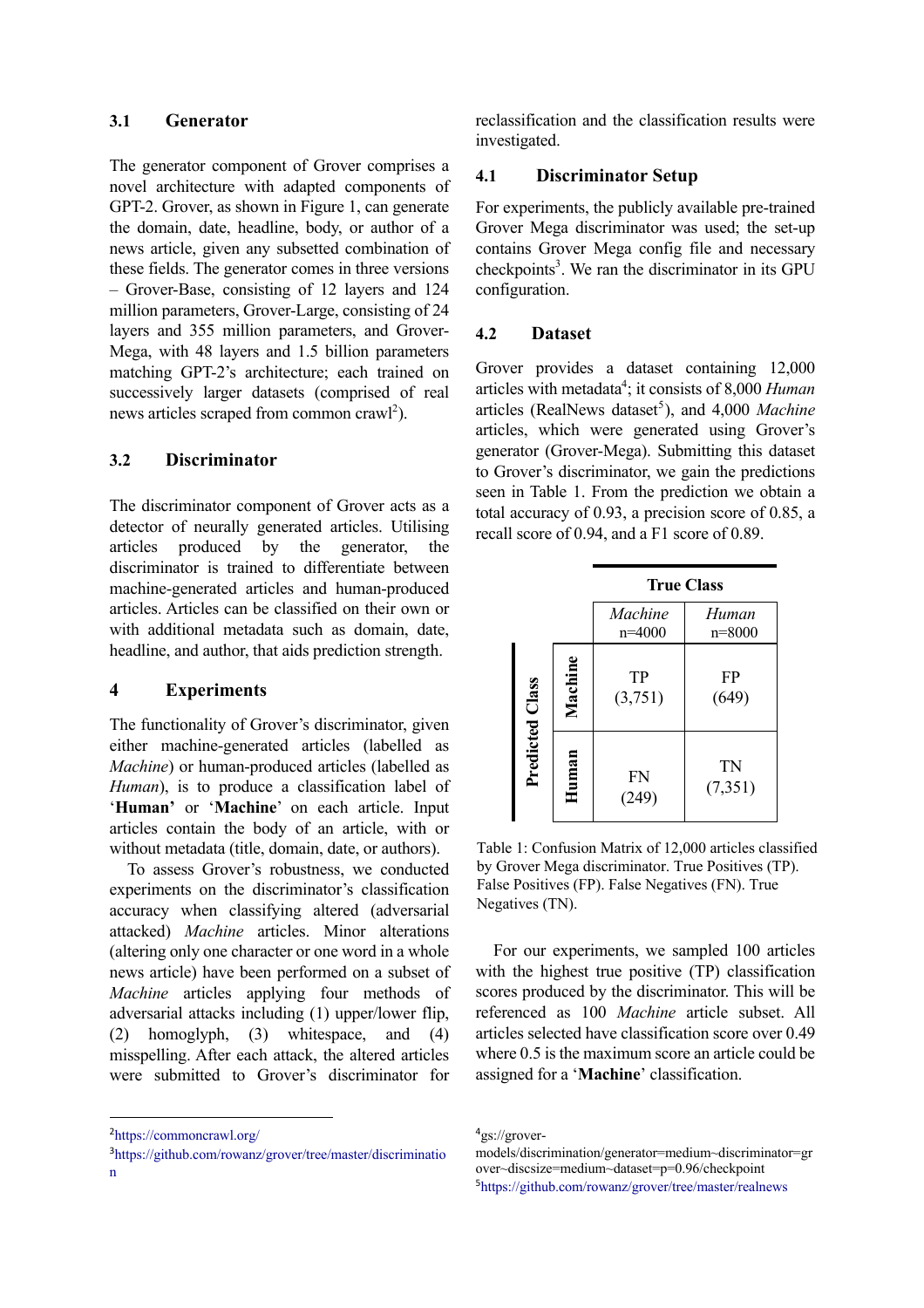| Original                | "A Romanian hospital will face a fine for leaving a towel in a patient's stomach"  |
|-------------------------|------------------------------------------------------------------------------------|
| <b>Whitespace</b>       | "A Romanian hospital willface a fine for leaving a towel in a patient's stomach"   |
| <b>Upper/Lower Flip</b> | "A Romanian hospital will face a fine for leavIng a towel in a patient's stomach"  |
| <b>Misspelling</b>      | "A Romanian hospital will face a fine for leaving a towel in a patient's stomache" |
| Homoglyph               | "A Romanian hospital will face a fine* for leaving a towel in a patient's stomach" |

Table 2: Adversarial attacks and their respective change on an article. \*The word 'Fine' in the homoglyph example contains Cyrillic 'e' ~ Unicode: U+x0435 compared to the regular Latin 'e' ~ Unicode: U+0065.

| <b>Attack</b> | <b>Alterations</b> | <b>Misclassifications (Proportion)</b> | <b>Affected Articles</b> |
|---------------|--------------------|----------------------------------------|--------------------------|
| U/L Flip      | 212,224            | $4,295(2.02\%)$                        | 96%                      |
| Homoglyph     | 157,532            | $6,914(4.39\%)$                        | 97%                      |
| Whitespace    | 46,036             | $1,447(3.14\%)$                        | 85%                      |
| Misspelling   | 43,789             | 4,281 (9.78%)                          | 94%                      |

Table 3: Classification results of all adversarial examples. **Alterations** indicate how many iterations of the specified attack was conducted across the dataset. **Affected Articles** indicate how many articles, from the 100 *Machine target* articles, had one or more misclassifications resulting from an alteration.

#### **4.3 Adversarial Attack Parameters**

As news articles are written to a high level of coherency with minimal punctual mistakes or

grammatical errors, an adversary would want to limit article alteration to preserve readability and ensure a human reader does not question the article's credibility. To simulate this mindset, we limit the application of an attack to only a single change, such as one character or one-word alteration on an article, iterating the attack through the entirety of an article to assess all possible combinations for each attack's relative application. As demonstrated in Table 2, the following four types of adversarial attacks were applied for the experiments:

- **(1) Upper/Lower Flip:** Uppercasing or lowercasing of a letter originally lowercased or uppercased respectively.
- **(2) Homoglyph:** Replacement of certain characters with their homoglyph equivalent from either the Greek or Cyrillic alphabet<sup>6</sup>.
- **(3) Whitespace:** Removal of a space between adjacent words.

**(4) Misspelling:** Replacement of certain words coinciding with a list of commonly misspelled English words on Wikipedia<sup>7</sup>.

#### **4.4 Adversarial Attack Results**

We present the results from our adversarial attack experiments on Grover.

As shown in Table 3, character-level attacks (U/L Flip and Homoglyph) create a higher number of altered articles compared to word-level attacks (Whitespace and Misspelling). Based on the number of alterations, the Misspelling attack achieved the highest misclassification rates (nearly 10%) compared to the other three attacks which got a relatively lower rate of 2-4%.

Surprisingly, across the 100 *Machine* article subset, Homoglyph, U/L Flip and Misspelling attacks affected 97%, 96% and 94% of the target articles, respectively. Even the simplest attack, Whitespace attack, could affect 85% of the 100 target *Machine* articles. This suggests that Grover is highly susceptible to adversarial efforts.

Table 4 shows the ten most common words that affected (flipped the classification from '**Machine**' to '**Human**') Grover's discriminator during adversarial attacks. Around 20% of

<sup>6</sup> We use 19 different Greek substitutions and 30 different Cyrillic substitutions. All substitutions can be found in the appendix.

<sup>7</sup>https://en.wikipedia.org/wiki/Wikipedia:Lists of common misspellings/For machines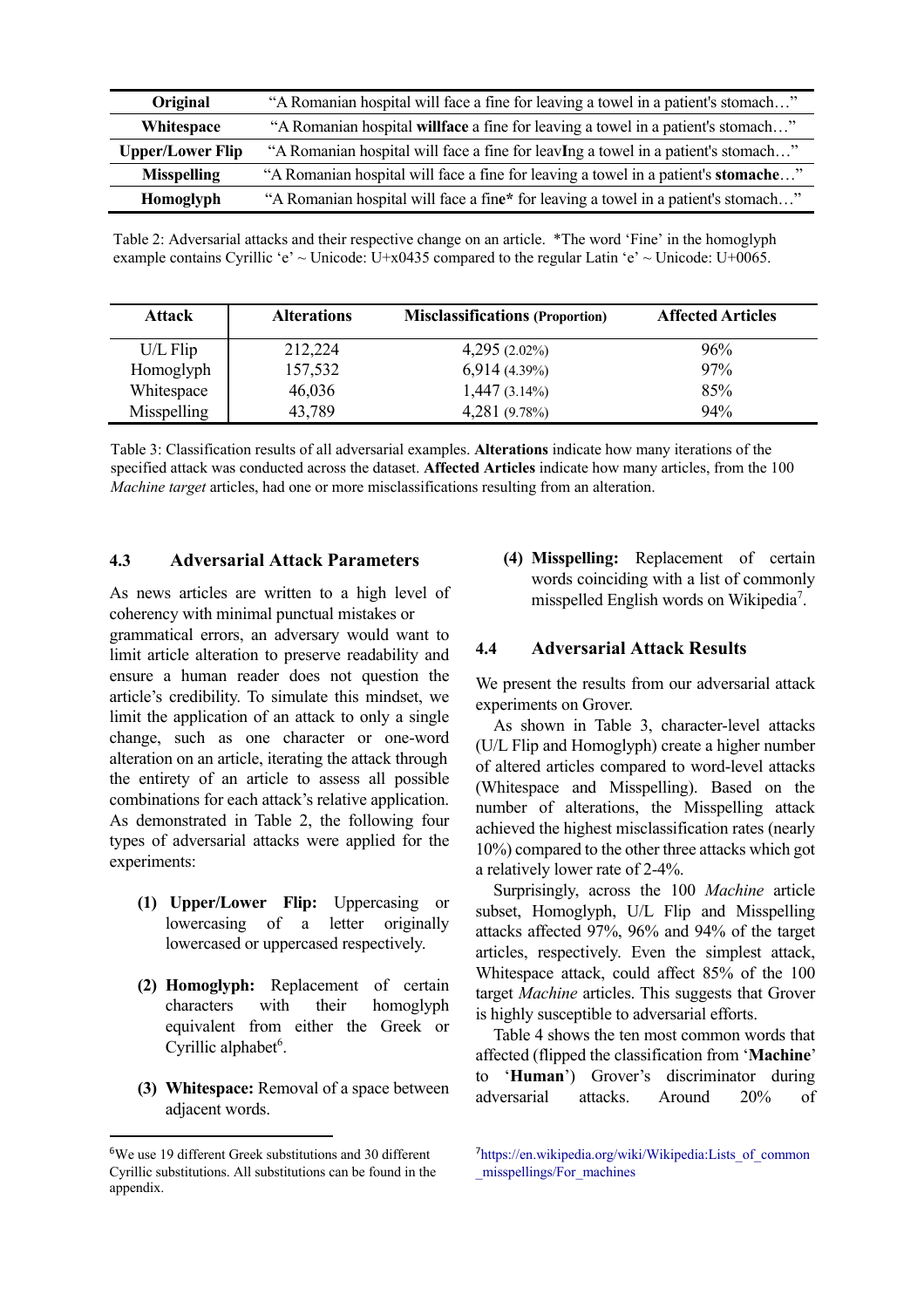| <b>Affected</b><br>Word | Frequency | <b>Proportion</b> | <b>POS</b>   |
|-------------------------|-----------|-------------------|--------------|
| that                    | 1639      | 8.92%             | $\mathbb{N}$ |
| the                     | 1533      | 8.34%             | DT           |
| tο                      | 516       | 2.81%             | TO           |
| and                     | 334       | 1.82%             | CC           |
| with                    | 321       | 1.75%             | IN           |
| in                      | 298       | 1.62%             | $\mathbb{N}$ |
| of                      | 279       | 1.52%             | $\mathbb{N}$ |
| for                     | 257       | 1.40%             | IN           |
| from                    | 236       | 1.28%             | IN           |
| The                     | 202       | 1.10%             | DТ           |

Table 4: Statistics of affected words from all misclassified inputs. **POS** is the part-of-speech tag for that respective word obtained from NLTK<sup>5</sup>. **IN**  $\sim$ Preposition,  $DT \sim$  Determiner,  $TO \sim To$ ,  $CC \sim$ Coordinating Conjunction. Note we only take the top 10 most occurring words within the misclassified subset.

misclassifications were caused by altering the words'that', 'the' and 'to'. Noticeably, the majority of the affected words are stop words.

## **4.5 Input Encoding**

We observed in general which words were altered to elicit a misclassification. To assess how character-level perturbations affect Grover, we examined how the model interprets and scores a given input.

Grover uses a byte-pair encoder (BPE) to preprocess input data. BPE (Senrich et al., 2015) splits a given input into its largest subword units based on character co-occurrence frequency distribution and assigns each unit a pre-determined pairing ID. This turns a tokenised input into a vector of numbers.

Previously, BPEs have been found to be lacking in robustness when facing character-level perturbations (Heigold et al., 2017). In Table 5 we can see the effect that the upper/lower flip attack has on a particular sequence from one of the articles. The uppercasing of the letter 'i' in 'hospital' changes the subword unit allocation. Originally encoded as [4437], 'hosp**I**tal' gets broken down into 'hosp','It','al' then encoded into [10497, 1027, 283].

| Original     | <b>Vector IDs</b> |                                                           | <b>Altered</b> |
|--------------|-------------------|-----------------------------------------------------------|----------------|
| $\mathsf{A}$ | 33                |                                                           | $\mathsf{A}$   |
| Romanian     | 34345             |                                                           | Romanian       |
|              |                   | $4437 \begin{array}{ l} 10497 \\ 1027 \\ 283 \end{array}$ | hosp           |
| hospital     |                   |                                                           | It             |
|              |                   |                                                           | al             |
| will         | 482               |                                                           | will           |
| face         | 1987              |                                                           | face           |
| a            | 258               |                                                           | a              |
| fine         | 3735              |                                                           | fine           |
| for          | 330               |                                                           | for            |

Table 5: An original encoding sequence compared to the same encoded sequence after a single character alteration.

## **5 Visual Analysis**

Grover produces a classification score at each word vector, as it processes the input from left to right. If we successively and cumulatively feed Grover word vectors in sequential order, we can obtain a classification score at each step, allowing for a cumulative classification score to be recorded. Using the classification scores recorded at each increment as word vectors are appended to the accumulating input, we can visualise how these are perceived by Grover over the course of an entire input.

## **5.1 Cumulative Classification Score Visualisation**

*Human* **Articles:** Figure 2 illustrates the cumulative classification score of five randomly selected *Human* articles from the original 8,000 *Human* article dataset. At the initial processing of the sequence, all articles start at a strong '**Machine**' classification. As more of the respective input is processed, we see the articles' classification scores increase toward '**Human**' over time. It is observed that cumulative classification scores often plateau with greater encoded sequence lengths.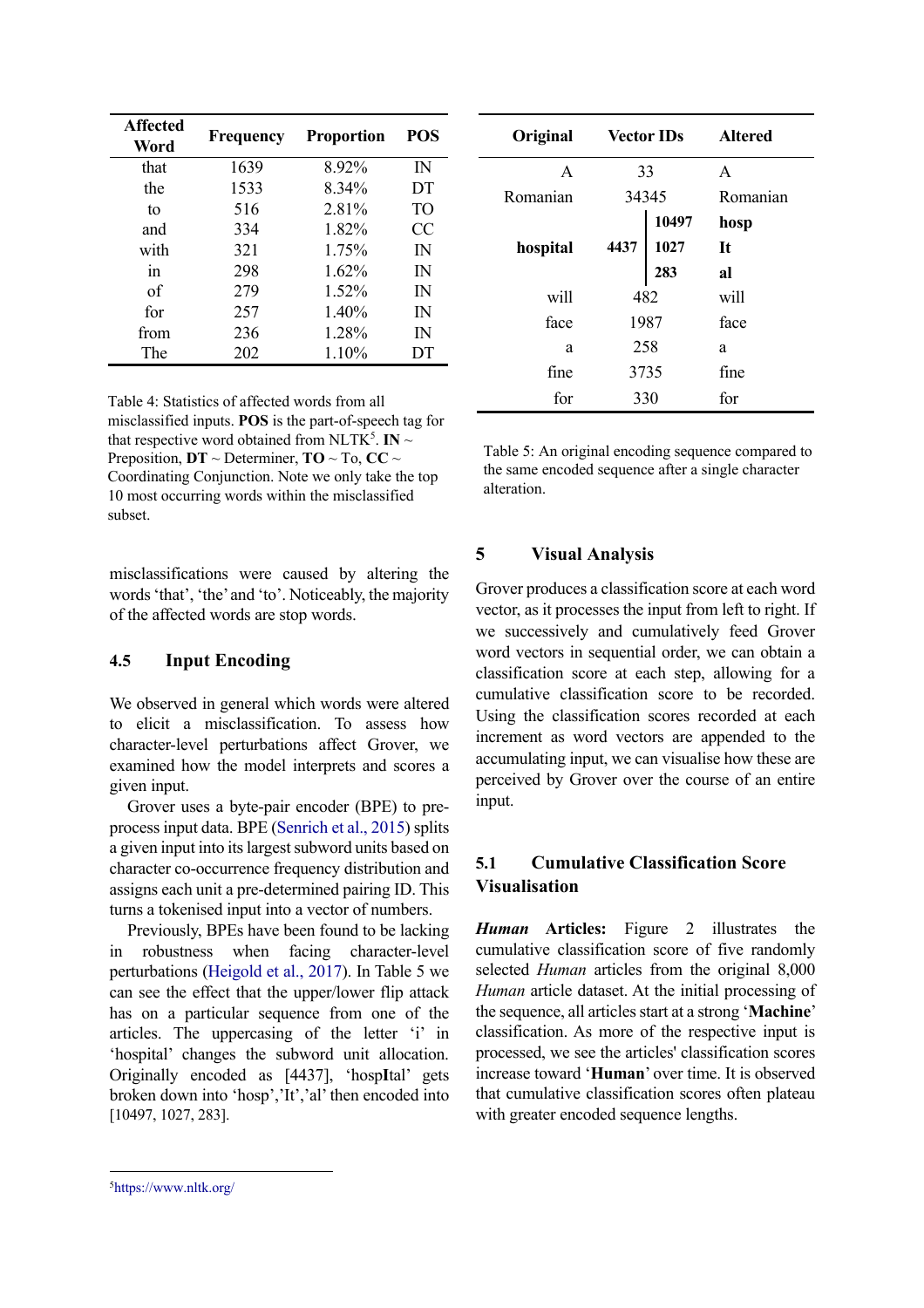

Figure 2: Comparison of cumulative classification scores between five *Human* articles.



Figure 3: Comparison of cumulative classification scores between five *Machine* articles.

*Machine* **Articles:** Figure 3 shows the cumulative classification scores of five randomly selected *Machine* articles from our target dataset. As seen in the visualisation of *Human* articles, the beginning of each sequence starts at a strong '**Machine'**  classification. Over the early stages of the sequence, we see high classification score variance due to the limited word vectors processed. Over time, the selected *Machine* articles tend to return to a strong '**Machine**' classification, plateauing toward the end of the encoded sequence.

**False Negative (FN) Case:** Figure 4 presents the cumulative classification score of one of the misclassified articles from our experiments. The red line indicates the location of the adversarial attack within the encoded sequence. In this example, the input word 'that' was transformed into 'thaT' by U/L Flip attack which uppercased the second 't'. At the point where Grover processed the altered word vector, the classification score of the article dropped dramatically, falling a total of 0.98. This large variation in classification score due to alteration will be discussed in terms of 'Extreme Polarity Change' in section 5.2.



Figure 4: Cumulative classification scores of misclassified altered *Machine* article after the U/L Flip attack.



Figure 5: Cumulative classification scores of correctly classified altered *Machine* article after the U/L Flip attack.

**True Positive (TP) Case:** Figure 5 demonstrates the cumulative classification score of a *Machine* article that had its classification unaffected after an adversarial attack. Again, the red line indicates the location of the attack. In this example, the input word, 'These' was altered to 'these' by the U/L Flip attack which lowercased the first 'T'. This alteration causes a very minimal change in classification score at the site of alteration.

#### **5.2 Extreme Polarity Change**

From visualising a FN case's cumulative classification scores, we observed a large change in classification score at the point of an adversarial attack. To analyse whether all FN cases show a drastic variation in classification score, we took a random sample of 500 FN case articles and 500 TP case articles from each of the four adversarial attacks. In total, we examined the 4,000 articles' classification score at each point of the adversarial attack. The average score variation of each subset is shown in Table 6.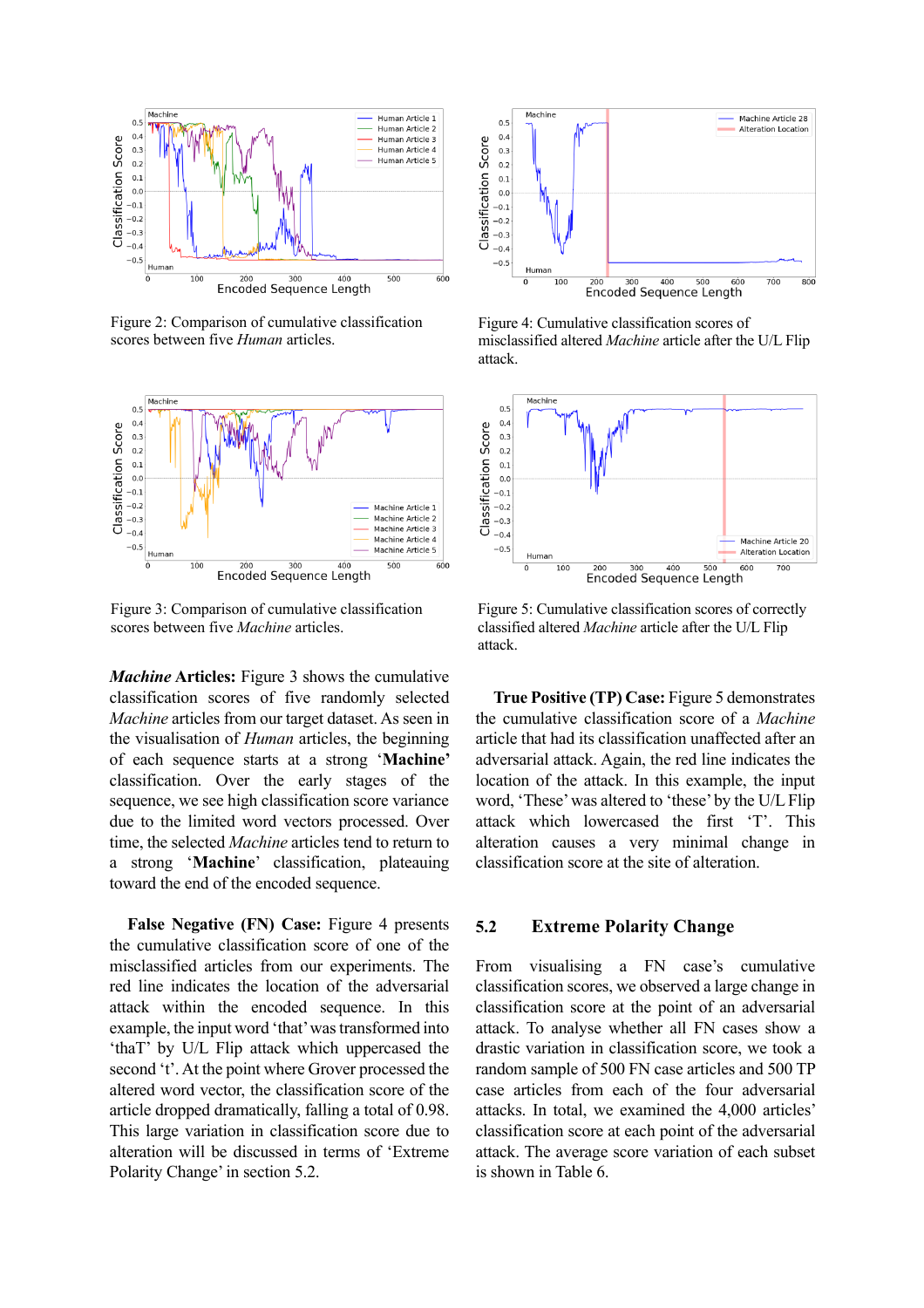|               | <b>Average Score Variation</b> |                  |  |
|---------------|--------------------------------|------------------|--|
| <b>Attack</b> | <b>TP Subset</b>               | <b>FN Subset</b> |  |
| U/L Flip      | 0.12                           | 0.76             |  |
| Homoglyph     | 0.17                           | 0.81             |  |
| Whitespace    | 0.04                           | 0.70             |  |
| Misspelling   | 0.21                           | 0.69             |  |
| Average       | 0.14                           | 0.74             |  |

Table 6: Average classification score variation at the point of an attack within an input.

The FN cases had a much higher average variation in classification score compared to the TP cases as shown in Table 7. This implies that particular alterations caused Grover's classification score to drop dramatically (at the site of an attack) ultimately affecting the final prediction produced by Grover.

### **6 Discussion**

In this study, the robustness of Grover's discriminator was assessed through various adversarial attacks. We found that even a singular character change can cause the model to fail. Through analyses of successful perturbations, it was found that Grover's encoder is highly sensitive to selected perturbations, causing downstream effects in classification assignment.

We conducted a broad implementation of adversarial attacks and identified vulnerabilities in single alterations on certain types of words. These results outline potential dependencies within Grover's language modelling which could be potentially extorted by adversaries through implementation of multiple instances of an adversarial attack across an article or an adversary targeting and affecting more than one key word outlined in Table 4.

To the best of our knowledge, the proposed visualisation of cumulative classification scores are novel, allowing interpretation of model behaviour, as it gives a user the ability to visually understand the effects that each word vector has at its relative point of inference as well as the effects that alterations may produce on the classification prediction.

Our findings open various paths for further exploration. Our adversarial attacks' focus was exclusively directed onto the body of an article. One path for future work could consist of focussing adversarial attacks on the metadata of an article, further exploring Grover's robustness. Our visualisation of cumulative classification scores highlighted the effects some character-level alterations had on the classification score of an article. The large score variations noted could allow for work to be done in the field of adversarial attack detection. Finally, the nature of our assessment was broad and based on a black-box approach. Furthering our work, the undertaking of a whitebox approach could be performed to explore model interpretability.

## **Acknowledgments**

R. Gagiano is supported by Defence Science and Technology Group Graduate Industry Placement. X. Zhang is supported by the ARC Discovery Project DP200101441.

## **References**

- Melika Behjati, Seyed-Mohsen Moosavi-Dezfooli, Mahdieh Soleymani Baghshah, and Pascal Frossard. "Universal adversarial attacks on text classifiers." In ICASSP 2019-2019 IEEE International Conference on Acoustics, Speech and Signal Processing (ICASSP), pp. 7345-7349. IEEE, 2019.
- Yonatan Belinkov, and Yonatan Bisk. "Synthetic and natural noise both break neural machine translation." arXiv preprint arXiv:1711.02173 (2017).
- Matthias Blohm, Glorianna Jagfeld, Ekta Sood, Xiang Yu, and Ngoc Thang Vu. "Comparing attentionbased convolutional and recurrent neural networks: Success and limitations in machine reading comprehension." arXiv preprint arXiv:1808.08744 (2018).
- Tom B. Brown, Benjamin Mann, Nick Ryder, Melanie Subbiah, Jared Kaplan, Prafulla Dhariwal, Arvind Neelakantan et al. "Language models are few-shot learners." arXiv preprint arXiv:2005.14165 (2020).
- Madeleine de Cock Buning. "A multi-dimensional approach to disinformation: Report of the independent High level Group on fake news and online disinformation." (2018).
- Minhao Cheng, Jinfeng Yi, Pin-Yu Chen, Huan Zhang, and Cho-Jui Hsieh. "Seq2sick: Evaluating the robustness of sequence-to-sequence models with adversarial examples." In Proceedings of the AAAI Conference on Artificial Intelligence, vol. 34, no. 04, pp. 3601-3608. 2020.
- Javid Ebrahimi, Anyi Rao, Daniel Lowd, and Dejing Dou. "Hotflip: White-box adversarial examples for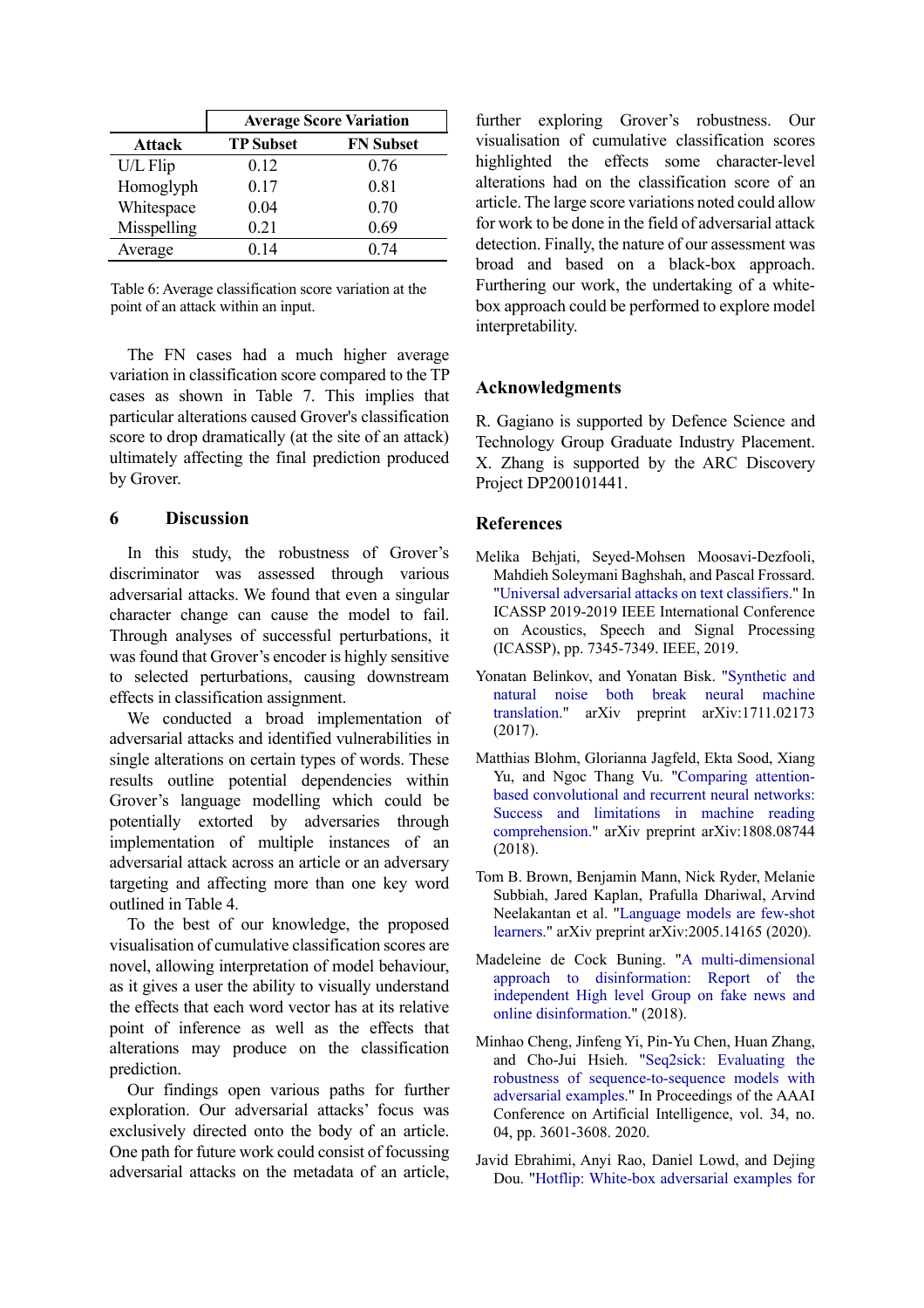text classification." arXiv preprint arXiv:1712.06751 (2017).

- Javid Ebrahimi, Daniel Lowd, and Dejing Dou. "On adversarial examples for character-level neural machine translation." arXiv preprint arXiv:1806.09030 (2018).
- Richard Fletcher, Alessio Cornia, Lucas Graves, and Rasmus Kleis Nielsen. "Measuring the reach of" fake news" and online disinformation in Europe." Australasian Policing 10, no. 2 (2018).
- Ji Gao, Jack Lanchantin, Mary Lou Soffa, and Yanjun Qi. "Black-box generation of adversarial text sequences to evade deep learning classifiers." In 2018 IEEE Security and Privacy Workshops (SPW), pp. 50-56. IEEE, 2018.
- Sebastian Gehrmann , Hendrik Strobelt, and Alexander M. Rush. "GLTR: Statistical detection and visualization of generated text." arXiv preprint arXiv:1906.04043 (2019).
- Will Douglas Heaven. 2020. "A GPT-3 Bot Posted Comments on Reddit for a Week and No One Noticed." MIT TECHNOLOGY REVIEW (blog). October 8, 2020.
- Georg Heigold, Günter Neumann, and Josef van Genabith. "How Robust Are Character-Based Word Embeddings in Tagging and MT Against Wrod Scramlbing or Randdm Nouse?." arXiv preprint arXiv:1704.04441 (2017).
- Karen Hao. 2020. "A College Kid's Fake, AI-Generated Blog Fooled Tens of Thousands. This Is How He Made It." MIT TECHNOLOGY REVIEW (blog). August 14, 2020.
- Robin Jia, and Percy Liang. "Adversarial examples for evaluating reading comprehension systems." arXiv preprint arXiv:1707.07328 (2017).
- Bin Liang, Hongcheng Li, Miaoqiang Su, Pan Bian, Xirong Li, and Wenchang Shi. "Deep text classification can be fooled." arXiv preprint arXiv:1704.08006 (2017).
- Paarth Neekhara, Shehzeen Hussain, Shlomo Dubnov, and Farinaz Koushanfar. "Adversarial reprogramming of text classification neural networks." arXiv preprint arXiv:1809.01829 (2018).
- Thorsten Quandt, Lena Frischlich, Svenja Boberg andTim Schatto-Eckrodt. (2019). Fake News. 1-6. 10.1002/9781118841570.iejs0128.
- Alec Radford, Karthik Narasimhan, Tim Salimans, and Ilya Sutskever. "Improving language understanding by generative pre-training." (2018).
- Alec Radford, Jeffrey Wu, Rewon Child, David Luan, Dario Amodei, and Ilya Sutskever. "Language

models are unsupervised multitask learners." OpenAI blog 1, no. 8 (2019): 9.

- Rico Sennrich, Barry Haddow, and Alexandra Birch. "Neural machine translation of rare words with subword units." arXiv preprint arXiv:1508.07909 (2015).
- Jon Vadillo, Roberto Santana, and Jose A. Lozano. "When and How to Fool Explainable Models (and Humans) with Adversarial Examples." arXiv preprint arXiv:2107.01943 (2021).
- Eric Wallace, Shi Feng, Nikhil Kandpal, Matt Gardner, and Sameer Singh. "Universal adversarial triggers for attacking and analyzing NLP." arXiv preprint arXiv:1908.07125 (2019).
- Max Wolff, and Stuart Wolff. "Attacking neural text detectors." arXiv preprint arXiv:2002.11768 (2020).
- Chaoran Yuan, Xiaobin Liu and Zhengyuan Zhang, "The Current Status and progress of Adversarial Examples Attacks." 2021 International Conference on Communications, Information System and Computer Engineering (CISCE), 2021, pp. 707-711, doi: 10.1109/CISCE52179.2021.9445917. (2021)
- Muhammad Bilal Zafar, Michele Donini, Dylan Slack, Cédric Archambeau, Sanjiv Das, and Krishnaram Kenthapadi. "On the Lack of Robust Interpretability of Neural Text Classifiers." arXiv preprint arXiv:2106.04631 (2021).
- Rowan Zellers, Ari Holtzman, Hannah Rashkin, Yonatan Bisk, Ali Farhadi, Franziska Roesner, and Yejin Choi. "Defending against neural fake news." arXiv preprint arXiv:1905.12616 (2019).
- Thomas Zerback, Florian Töpfl, and Maria Knöpfle. "The disconcerting potential of online disinformation: Persuasive effects of astroturfing comments and three strategies for inoculation against them." New Media & Society 23, no. 5 (2021): 1080-1098.
- Wei Emma Zhang, Quan Z. Sheng, Ahoud Alhazmi, and Chenliang Li. "Adversarial attacks on deeplearning models in natural language processing: A survey." ACM Transactions on Intelligent Systems and Technology (TIST) 11, no. 3 (2020): 1-41.